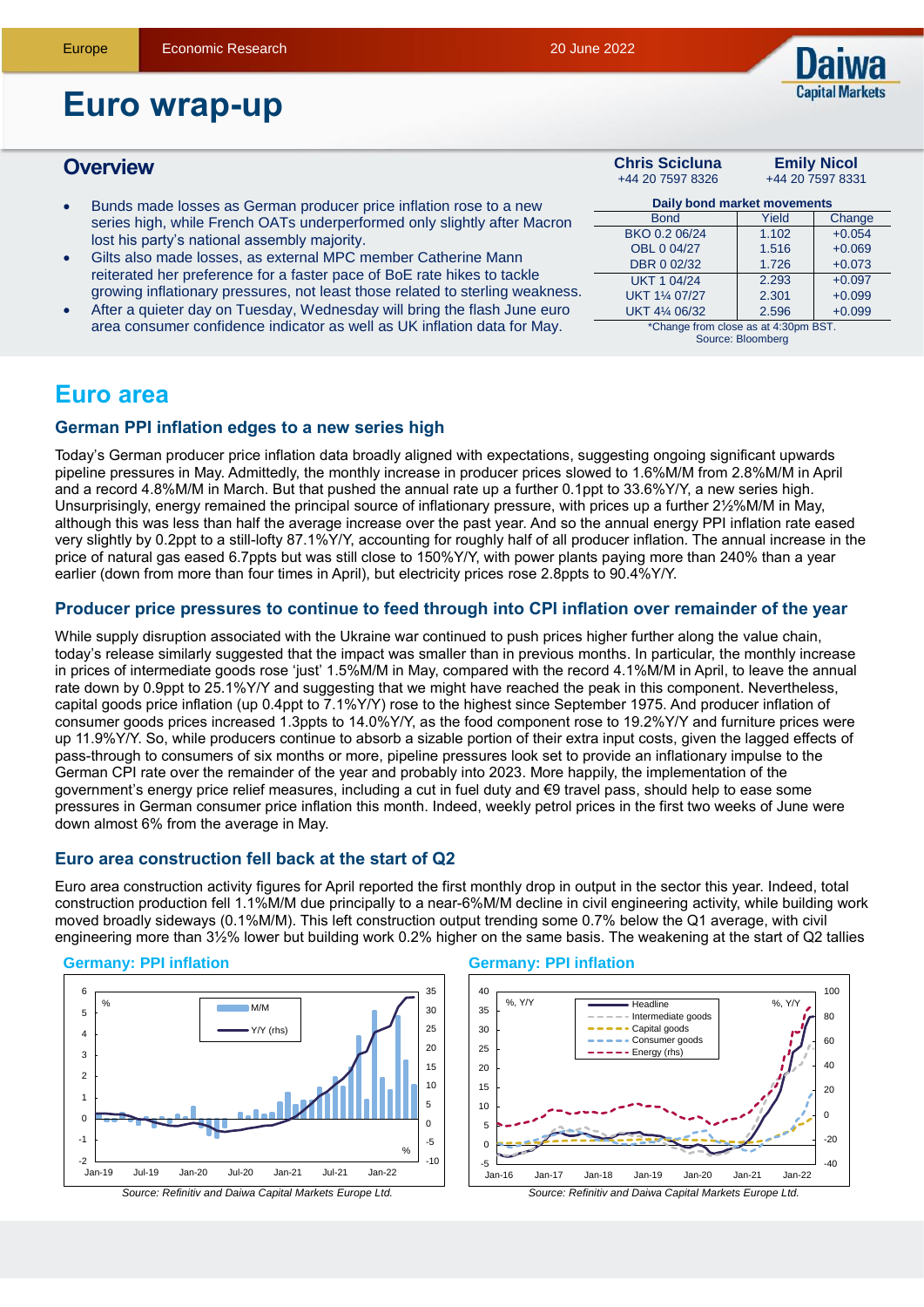

with recent survey indicators such as the latest PMI surveys, which also point to a deteriorating outlook for the sector. Indeed, the euro area construction output PMI index fell 1.2pts in May to 49.2, the lowest level since February 2021, with the future activity index dropping to a nineteen-month low. Among the country detail, the weakness in April was driven by Germany, with output down for the third consecutive month (-2.1%M/M) and by the most since last July. Likely in part reflecting supply bottlenecks, Italian activity fell for the first month in nine (-1.3%M/M), albeit leaving it still more than 25% higher than the pre-pandemic level. In contrast, French construction output largely reversed the weakness in March (+1.2%M/M), while there was only a modest pickup in Spain (0.2%M/M) to leave activity there still more than 16½% below the pre-pandemic trend.

## **OATs modestly underperform as Macron loses assembly majority**

Ahead of Sunday's second-round vote in the French legislative election, opinion polls had already flagged the possibility that Macron's alliance, Ensemble, could lose its national assembly majority. In the event, however, the President's group fared worse than expected, winning just 245 seats out of 577, down 102 from the last election and thus a sizeable 44 seats short of a majority. The new left-wing alliance NUPES (the New Popular Ecological and Social Union including the far-left La France Insoumise, the Greens and former establishment Socialists) collectively came second, with 131 seats, more than 70 above the number won by its constituent parts five years ago but below the level projected before the vote. So, it was the farright RN (National Rally) of Marine Le Pen who outperformed expectations, with 89 seats, representing a roughly ten-fold increase from the previous assembly and making it the largest single-party opposition. Les Républicains (LR), the right-wing former establishment party, took 61 seats, barely more than half of its previous total. While Macron's new Prime Minister Élisabeth Borne won her seat, she now risks appearing a lame duck. And a number of ministers lost their seats and will therefore now leave government.

## **Will Macron seek coalition with Les Républicains to avoid policy paralysis?**

The result was undeniably bad news for Macron, whose government now risks an uphill struggle to deliver his economic reform plans. Indeed, NUPES and RN seem highly likely instinctively to oppose (almost) everything proposed by the executive in the new assembly. So, the government will frequently have to seek common ground with Les Républicains. While a commonality of views might exist on some measures, e.g. increases to the retirement age, on others large differences exist. And the government will certainly not be able to take for granted the right-wing party's support on any particular policy unless and until a formal coalition agreement is sought and finalised. Moreover, with the make-up of the cabinet having seemingly been targeted by voters from the left, some changes of personnel – including of Prime Minister – might also be required to bring LR on board. Admittedly, the government could, in certain circumstances, choose to use

#### **Germany: PPI and CPI inflation**





## **Euro area: Construction output by member state**













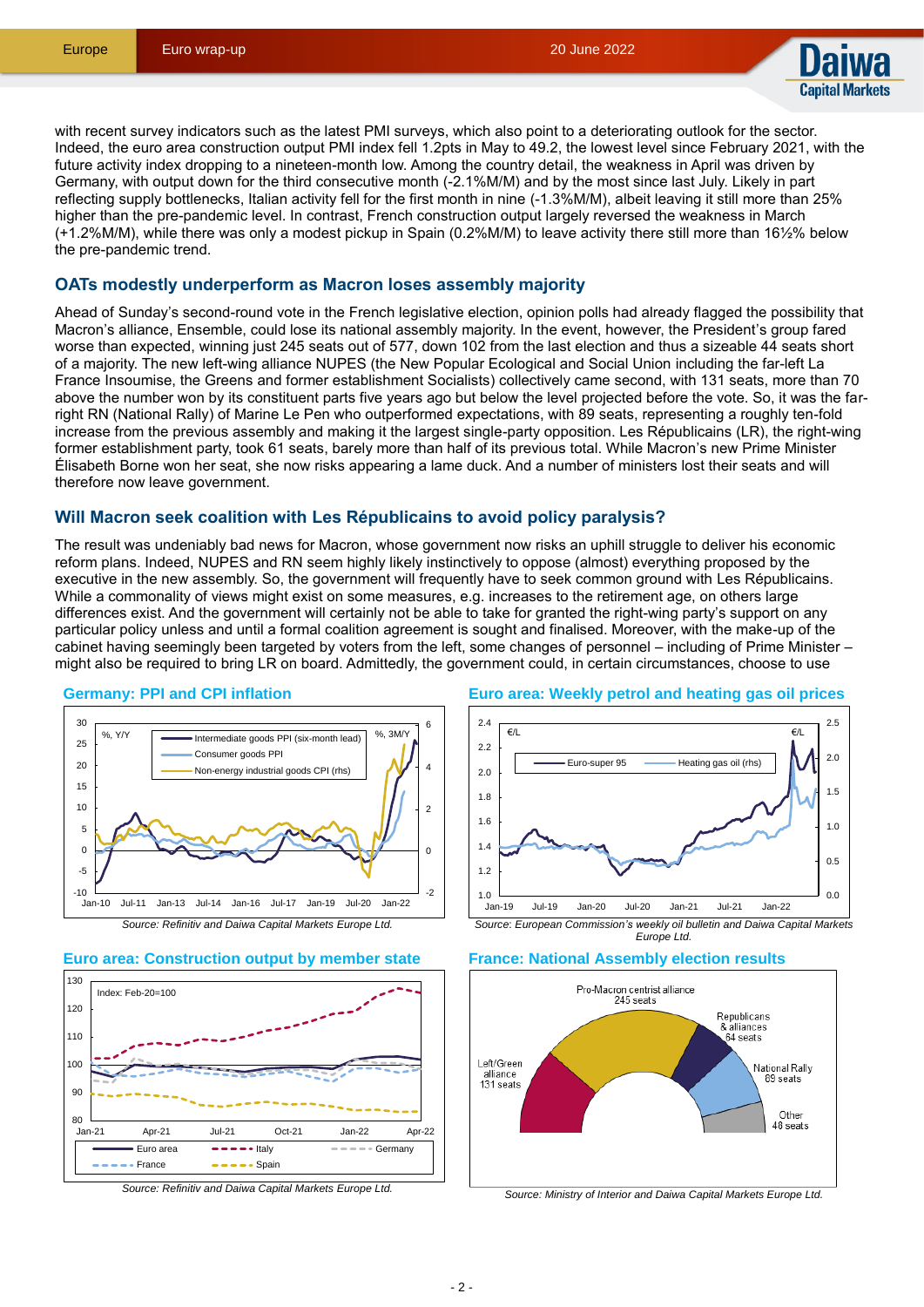

Article 49.3 of the Constitution to impose the adoption of a legislative text without assembly approval, a measure used by Macron's previous Prime Minister Edouard Philippe in 2020 to force through an earlier pension reform. However, expectations for French fiscal policy and structural reforms will now likely need to be significantly revised.

## **The coming two days in the euro area**

Tomorrow should be an exceptionally quiet day in the euro area, with no economic data scheduled for release. On Wednesday, the first of this week's sentiment survey results will come in the form of the European Commission's preliminary consumer confidence indicator. This is expected to report only a minimal improvement in June for a second successive month, and thus remain relatively close to the series low recorded during the onset of the pandemic in April 2020 and a long way below the pre-pandemic level. The headline index is forecast to edge up to -20.5, from -21.1 in May.

## **UK**

## **The coming two days in the UK**

The UK data highlight of the coming two days will be Wednesday's May inflation release. We expect the headline CPI rate to edge higher in May, to 9.2%Y/Y, the highest since the series began in 1988. The increase will be driven by a further rise in food inflation, which we expect to rise to the highest rate since September 2011. Given increased prices of petrol, energy inflation will probably inch up too. But core inflation should edge down from 6.2%Y/Y in April. Producer price inflation for both inputs and outputs – also due on Wednesday – will also likely rise to new highs.

Ahead of the inflation data, and coming before the preliminary manufacturing PMIs on Thursday, tomorrow brings the release of the CBI's industrial trends survey for June which is expected to suggest some loss of recovery momentum in the sector. The total orders index is expected to fall back to 21 in June, from 26 in May. The CBI's selling price index is expected to remain unchanged at 75 in June, still close to the recent high of 80 recorded in March and well above the long-run average of 14, suggesting that cost pressures remain acute. In terms of BoE communication, Chief Economist Pill and the least hawkish external member Tenreyro will be in action tomorrow, while Deputy Governor Cunliffe will speak on Wednesday.

*The next edition of the Euro wrap-up will be published on 22 June 2022*

# **European calendar**

Today's results

| Economic data      |                                         |        |             |                                     |           |          |
|--------------------|-----------------------------------------|--------|-------------|-------------------------------------|-----------|----------|
| Country            | Release                                 | Period | Actual      | Market consensus/<br>Daiwa forecast | Previous  | Revised  |
| Euro area <b>C</b> | Construction output M/M% (Y/Y%)         | Apr    | $-1.1(3.0)$ |                                     | 0.0(3.3)  | 0.1(3.4) |
| Germany            | PPI M/M% (Y/Y%)                         | May    | 1.6(33.6)   | .5(33.5)                            | 2.8(33.5) | ۰        |
| ≳≼<br>UK           | Rightmove house price index M/M% (Y/Y%) | Jun    | 0.3(9.7)    | -                                   | 2.1(10.2) | -        |
| <b>Auctions</b>    |                                         |        |             |                                     |           |          |
| Country            | Auction                                 |        |             |                                     |           |          |

- Nothing to report -

*Source: Bloomberg and Daiwa Capital Markets Europe Ltd.*

| Tomorrow's releases        |    |            |                                                             |        |                                     |          |
|----------------------------|----|------------|-------------------------------------------------------------|--------|-------------------------------------|----------|
| Economic data              |    |            |                                                             |        |                                     |          |
| Country                    |    | <b>BST</b> | Release                                                     | Period | Market consensus/<br>Daiwa forecast | Previous |
| UK                         | ≍≍ | 11.00      | CBI industrial trends survey, total orders (selling prices) | Jun    | 21(75)                              | 26 (75)  |
| <b>Auctions and events</b> |    |            |                                                             |        |                                     |          |
| UK                         | ≍≍ |            | 08.15 BoE's Pill scheduled to speak                         |        |                                     |          |
|                            | ≍≍ | 13.15      | BoE's Tenreyro scheduled to speak                           |        |                                     |          |

*Source: Bloomberg and Daiwa Capital Markets Europe Ltd.*